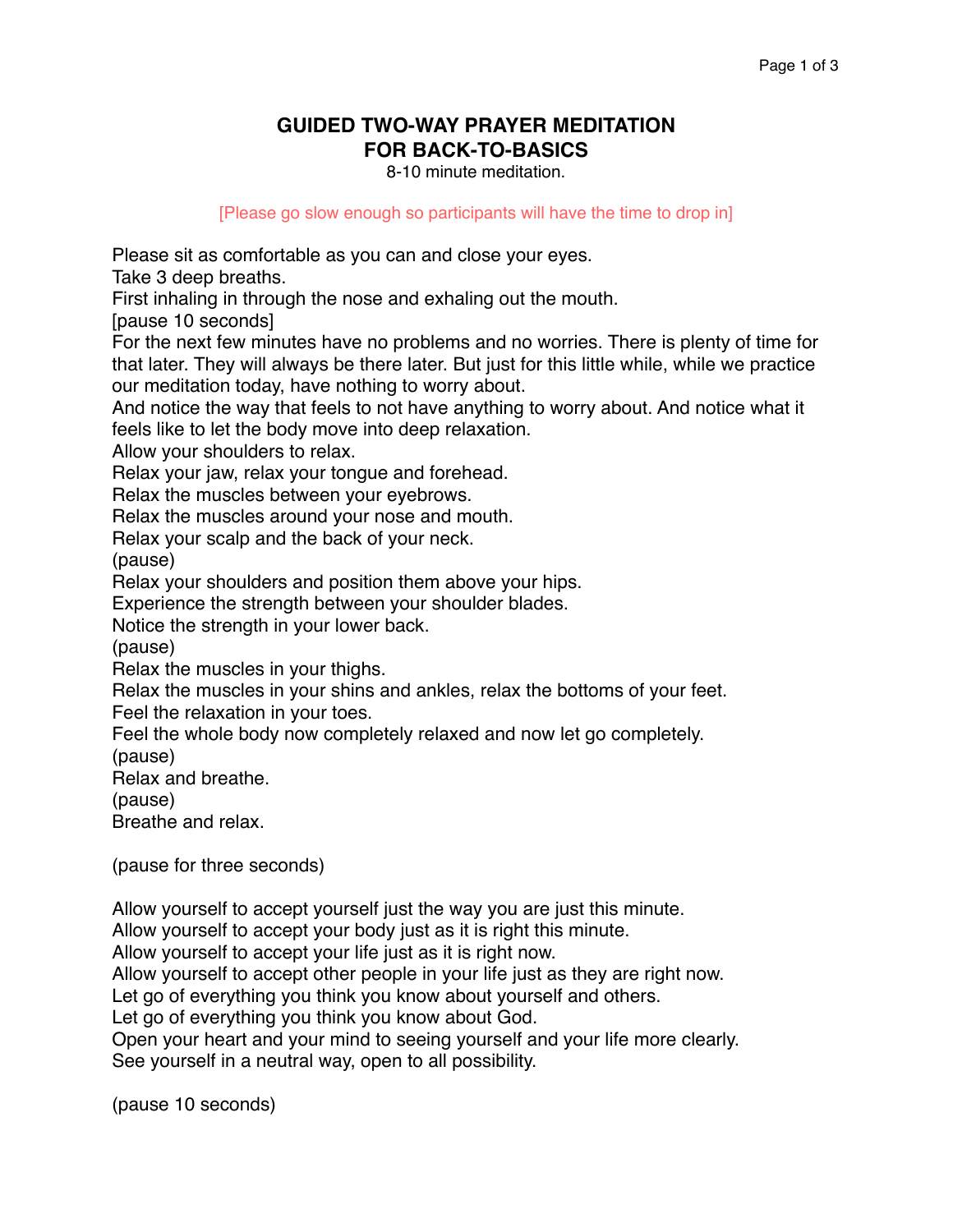Now begin to feel the presence of a Higher Power within you, meeting you deep within. Feel your Higher Power's presence in your heart.

Feel the love, wisdom, gentleness and joy of your Higher Power resting in the warmth and the strength of your own heart. (repeat)

(pause for 15 seconds)

During this guided meditation, we focus on gaining access to what our Higher Power's vision is for our lives, for this day, for right now.

With a calm mind and peaceful heart, ask your Higher Power: "What is your vision for me today?"

"What is your will for my life?" Focus in and listen. (repeat)

(Pause for 5 seconds)

Open your heart to your Higher Power. Ask for answers to the problem or situation that you are facing today. Be definite and specific in your request.

(Pause for 10 seconds)

Listen and breathe. Be still, quiet, and open.

(pause 10 seconds)

Let your mind go "loose." Let your Higher Power do the talking.

(pause 10 seconds)

Thoughts, ideas, and impressions will begin to come into your mind and heart. Be alert and aware and open to every one of them.

(pause for 30 seconds)

If you feel your mind wandering or if you're having distracting thoughts, that's completely natural. It happens. Just let them go. Return to the calm in your mind and the peace in your heart and ask your Higher Power again: "What is your vision for me today?" "What is your will for my life?"

(pause 5 seconds)